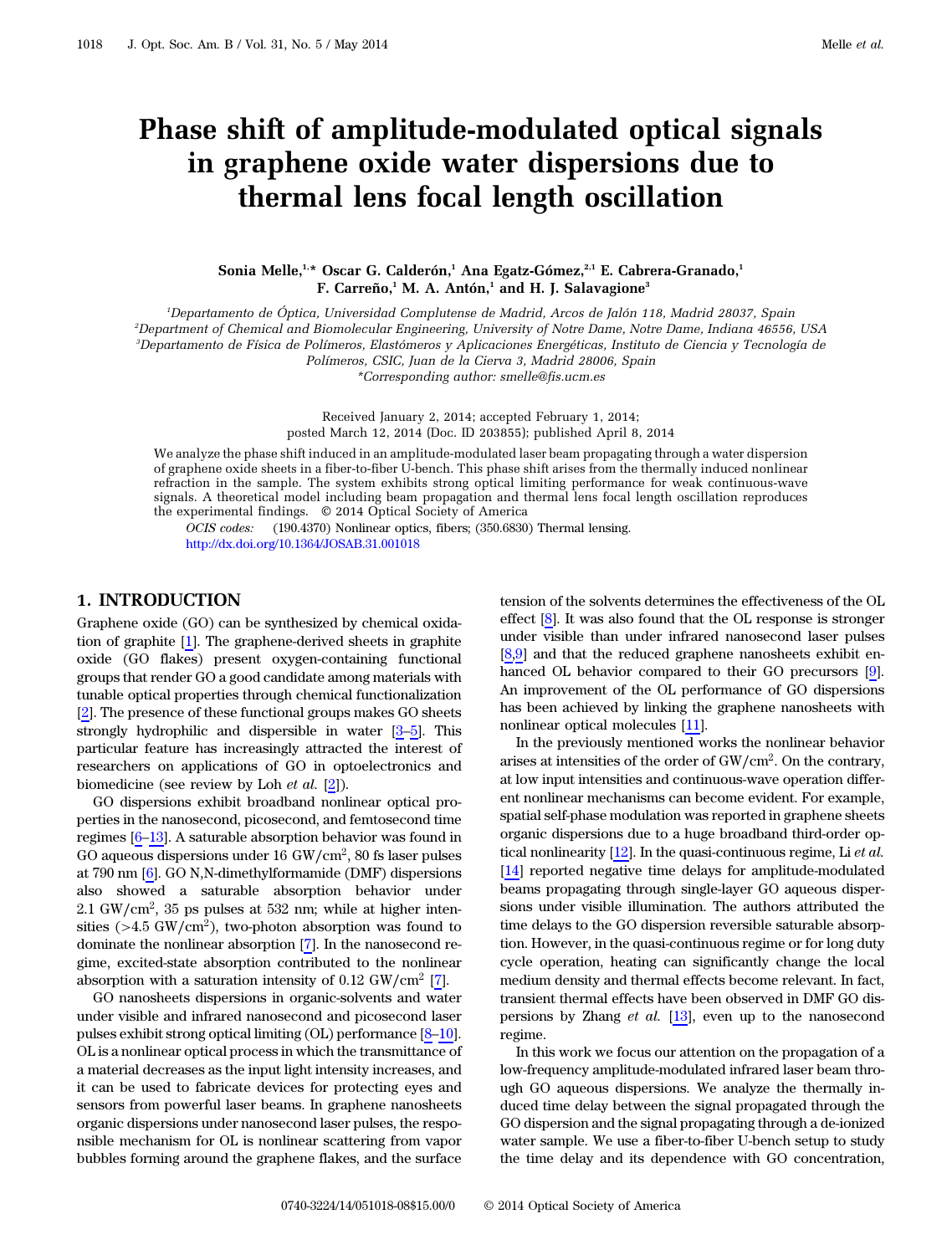optical input power, and modulation frequency. Transmittance measurements show an OL behavior, which agrees with the negative phase delays measured. Our simple theoretical model includes beam propagation and thermal lens effects, and reproduces our experimental findings, which suggests that thermally induced nonlinear refraction in the GO dispersion is the main factor responsible for the measured phase shifts.

# 2. EXPERIMENTAL SETUP

A 4 mg∕mL GO water dispersion was supplied by Graphenea (Spain). The dispersion exhibited long-term stability. According to the manufacturer, the dispersion is made of sheets with dimensions ranging from a few hundred nanometers to a few micrometers (TEM, not shown), the monolayer content is greater than 95%, and it has a considerable degree of oxidation from C-O epoxy/ether functional groups (C1s XPS, not shown), and a C∶O ratio of 1.4∶1. For our experiments we diluted the commercial dispersion to concentrations from 0.25 to 1 mg∕mL.

To study the time delay induced in an amplitude-modulated laser beam propagating through the GO water dispersion we used the fiber-based experimental setup depicted in Fig.  $1(a)$ . A quartz cuvette (Hellma, 100-QS) with a 10 mm path length [see Fig.  $1(b)$ ] was placed in the center of a fiber-to-fiber U-bench (Thorlabs, FBC-1550-APC). The U-bench had a free-space length of 59.8 mm, and two glued AR-coated aspheric lenses for light collimation and coupling. According to the manufacturer, the typical collimated beam diameter is 3.1 mm (at 1550 nm).

The laser beam comes from a pigtailed laser diode (Thorlabs, PL975P200) operating at 977 nm. The laser was held at room temperature using a current and temperature feedback control module (Thorlabs, ITC510). The light beam was split into two. One percent of the beam was launched directly into a switchable-gain amplified InGaAs photodetector (Thorlabs, PDA10CS-EC), which was used as reference [PD1 in Fig.  $1(a)$ ]. The other part of the beam (99%) was launched onto the GO dispersion under study and then to an identical photodetector [PD2 in Fig.  $1(a)$ ]. We recorded two signals in a digital oscilloscope (Agilent, DSO9104A), the reference signal and the signal interacting with the GO dispersion. The two recorded signals were averaged over 16 or 64 oscilloscope traces using a synchronous output signal from a function generator as a trigger.

The injection current to the laser beam was sinusoidally modulated using a function generator (Agilent, 33220A). As a result, the laser power was modulated according to  $P =$  $P_0 + P_m \cos(2\pi f_m t)$ , where  $P_0$  is the average power,  $P_m$  is the modulation amplitude, and  $f_m$  is the modulation frequency. We used a modulation amplitude ratio of  $P_m/P_0=$ 0.15 in all the experiments reported in this work. As an example, in Fig.  $1(c)$  we plot the time evolution of both, the reference signal (red line) and the GO signal (black line), for a 0.5 mg∕mL GO water dispersion, a laser input power of  $P_0 = 28.5$  mW, and a modulation frequency of  $f_m = 1.71$  Hz. Here the GO signal has a negative phase shift relative to the reference.

In order to obtain the phase shift between both signals we perform the correlation between them by using a de-ionized water cuvette to set the zero phase shift of our system. For

comparison purposes, we also measure the input-output laser power curve using a continuous-wave laser beam, and a power meter (Thorlabs, PM122).

### 3. EXPERIMENTAL RESULTS

#### A. Phase Shift Results

We analyzed the phase shift of the amplitude-modulated laser beam propagating through the GO water dispersion relative to the reference as a function of the modulation frequency and the GO concentration.

We measured the phase shift for modulation frequencies  $f_m$ from 0.5 to 500 Hz in a 0.5 mg/mL GO aqueous dispersion. Figure [2](#page-2-0) shows the experimental results for different input powers:  $P_0 = 2.5$  mW (squares),  $P_0 = 18.4$  mW (circles), and  $P_0 = 28.5$  mW (triangles). The phase shift becomes large enough to be measured at modulation frequencies smaller than 1 kHz, which implies the characteristic time of the phenomenon underlying these phase delays is of the order of the milliseconds to tenths of a second. The maximum phase shift is power dependent; it changes sign with input power and occurs at a modulation frequency between 1 and 10 Hz. For an input power of  $P_0 = 2.5$  mW, phase delays are positive, whereas higher input powers lead to negative phase delays, for all the modulation frequencies within our experimental range. For an input power of  $P_0 = 28.5$  mW, the maximum phase shift is −0.3 rad at a modulation frequency of approximately 2 Hz. The sign change of the phase shift with input power can be clearly seen in Fig. [2](#page-2-0) inset where we plotted the phase shift versus the input power for a modulation

<span id="page-1-0"></span>

Fig. 1. (a) Experimental setup. C, cuvette containing the GO dispersion; DFB LD, distributed feedback laser diode at 977 nm; LD TEC, laser diode temperature and current controller; FG, function generator; OC, digital oscilloscope; PD1, reference photodetector; PD2, photodetector for the GO signal; L1, collimating lens; L2, focusing lens; Green lines, single-mode optical fibers. (b) Cuvette containing an aquoeus dispersion of GO sheets with a concentration of 0.25 mg∕mL. (c) Time evolution of the experimental reference signal (red line) and the signal propagated through the GO dispersion and the U-bench (black line) for a 0.5 mg∕mL GO water dispersion, a laser input power of  $P_0 = 28.5$  mW, and a modulation frequency of  $f_m = 1.71$  Hz.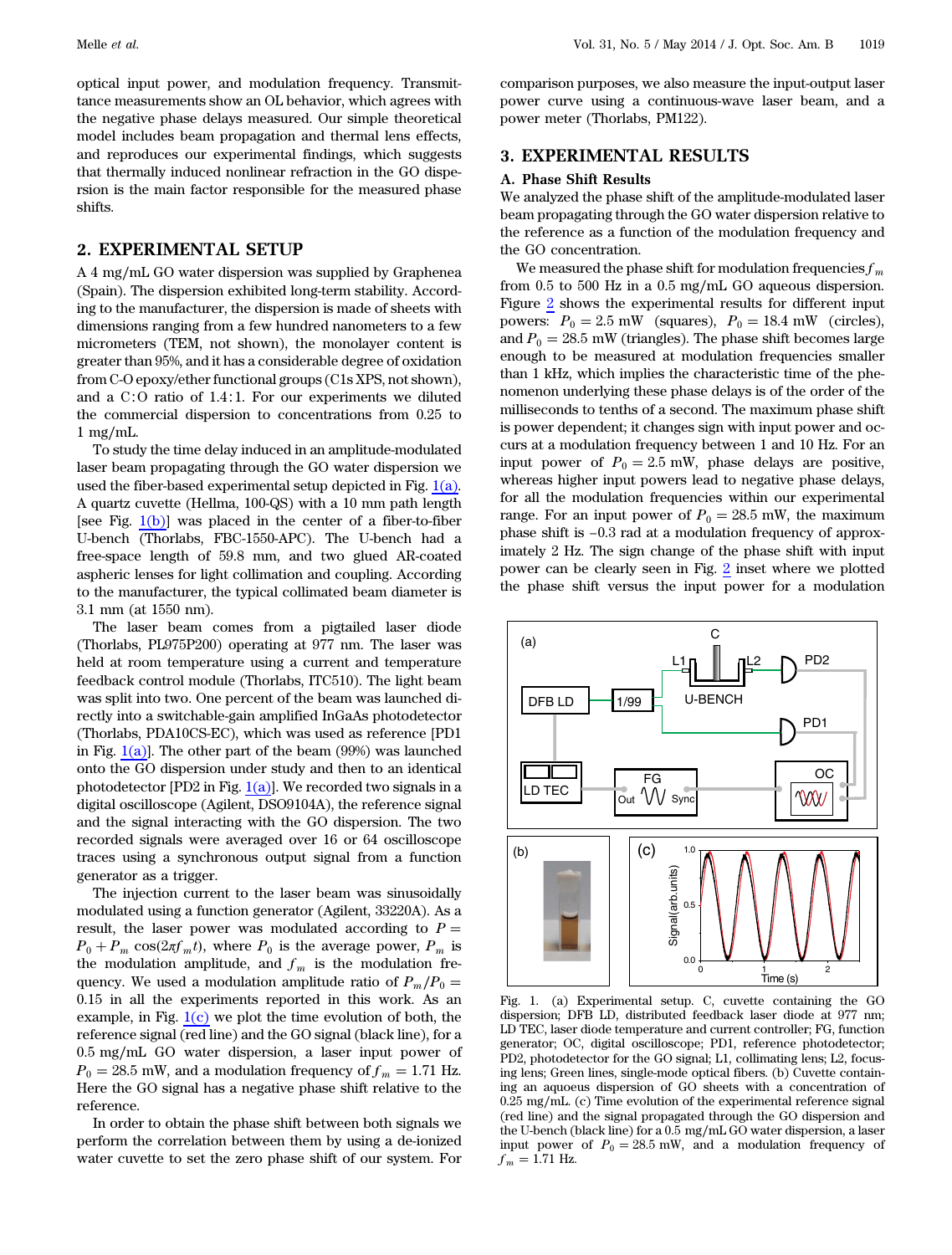<span id="page-2-0"></span>

Fig. 2. Experimental (symbols) and theoretical (lines) phase delay versus modulation frequency for a 0.5 mg∕mL GO aqueous dispersion and different input powers:  $P_0 = 2.5$  mW (squares),  $P_0 = 18.4$  mW (circles),  $P_0 = 28.5$  mW (triangles). Inset: phase delay versus input power for a modulation frequency of  $f_m = 3.64$  Hz.

frequency  $f_m = 3.64$  Hz. These results indicate that the GO dispersion can be used to control the phase of the amplitudemodulated beam.

We also studied the phase shift dependence with GO concentration. In Fig.  $3$ , we plot this magnitude as a function of the modulation frequency  $f_m$  for an input power  $P_0=$ 18.4 mW and GO concentrations of: 0.25 mg∕mL (squares), 0.5 mg∕mL (circles), and 1 mg∕mL (triangles). We observe an overall enhancement of the phase shift as the GO concentration increases.

#### B. Transmittance Measurements

To investigate the mechanisms underlying the phase shift induced by the GO dispersion, first we studied the GO transmittance for a continuous-wave laser beam. We measured the input power at the cuvette entrance and the output power at the end of the U-bench output optical fiber. Figure  $4(a)$  shows the output-input power curves for 0.25 mg∕mL, 0.5 mg∕mL, and 1 mg∕mL GO dispersions. We see that the overall transmission decreases as the input power increases. That is, a strong OL performance is obtained. The OL threshold, defined

<span id="page-2-1"></span>

Fig. 3. Experimental (symbols) and theoretical (lines) phase delay versus modulation frequency for a laser input power of 18.4 mW and different GO concentrations: 0.25 mg∕mL (squares), 0.5 mg∕mL (circles), and 1 mg∕mL (triangles). Simulated curves with a fixed value of the thermal conductivity  $\kappa$  (solid lines), and changing the value of κ according to the volume fraction of GO dispersions (dashed lines).

as the input power at which the transmittance falls to the 50% of the value at very low powers, is around 45 mW.

To gain a deeper insight into the origin of the phase delay and the OL behavior in our particular case we examine our experimental system in detail. The U-bench has two optical lenses of fixed focal length: lens L1 collimates the light coming from the input fiber into the cuvette, and lens L2 focuses the beam coming from the cuvette onto the output fiber. Thus, the output power shown in Fig.  $4(a)$  is measured after the beam is transmitted through the GO dispersion, L2, and the U-bench output optical fiber. In order to isolate the role played by the GO dispersion in the OL behavior we measured the power of the beam coming out of the cuvette, before it enters L2. These results are shown in Fig. [4\(b\)](#page-2-2). A linear response is obtained in the whole input power range, which reveals a linear absorption regime occurs in the aqueous GO dispersions. This is an expected result if we consider that the intensities used in our experiments are below 1 W/cm<sup>2</sup> (a 1.55 mm beam radius with 50 mW power corresponds to an intensity of 0.66 W/cm<sup>2</sup>). This value is much lower than the typical nonlinear absorption intensities used in studies of OL by GO nanostructures under nanosecond pulses, which is of the order of  $MW/cm^2$  [\[9\]](#page-6-8). Using the linear fit slope of Fig.  $4(b)$  and taking into account the transmittance of the cuvette ( $T^{\text{curve}ttte} \simeq 0.93$ ), we obtained an effective linear absorption coefficient of the GO samples of  $\alpha_{\rm eff} = 0.92$  cm<sup>-1</sup> (0.25 mg/mL),  $\alpha_{\rm eff} = 1.77$  cm<sup>-1</sup> (0.5 mg/mL), and  $\alpha_{\text{eff}} = 2.52 \text{ cm}^{-1}$  (1 mg/mL). These values are in agreement with values found in other works [\[15](#page-7-2)]. This result rules out the possibility that nonlinear absorption takes place in the sample. In our case, the phase shift observed in our sub-W∕cm<sup>2</sup>, 977 nm amplitude-modulated laser beam can be attributed neither to reversible saturable absorption nor to free-carrier absorption  $[8,14,16,17]$  $[8,14,16,17]$  $[8,14,16,17]$  $[8,14,16,17]$  $[8,14,16,17]$ . In fact, the phase shift induced by reversible saturable absorption [[14,](#page-7-1)[18](#page-7-5)[,19](#page-7-6)] or by freecarrier absorption [[20\]](#page-7-7) for amplitude-modulated signals can be estimated as

<span id="page-2-3"></span>
$$
\phi \simeq -\alpha_0 L \frac{I_0}{I_{\text{sat}}} \frac{2\pi f_m \tau_c}{1 + (2\pi f_m \tau_c)^2}.
$$
\n(1)

<span id="page-2-2"></span>

Fig. 4. Experimental (symbols) output-input power curves for different GO concentrations: 0.25 mg∕mL (squares), 0.5 mg∕mL (circles), and 1 mg∕mL (triangles). (a) Output power measured at the output optical fiber of the U-bench. Theoretical curves (solid lines). (b) Output power measured at the output of the cuvette (before the beam enters L2). The dotted lines are linear fits to the experimental data and the corresponding slopes are also indicated in panel (b).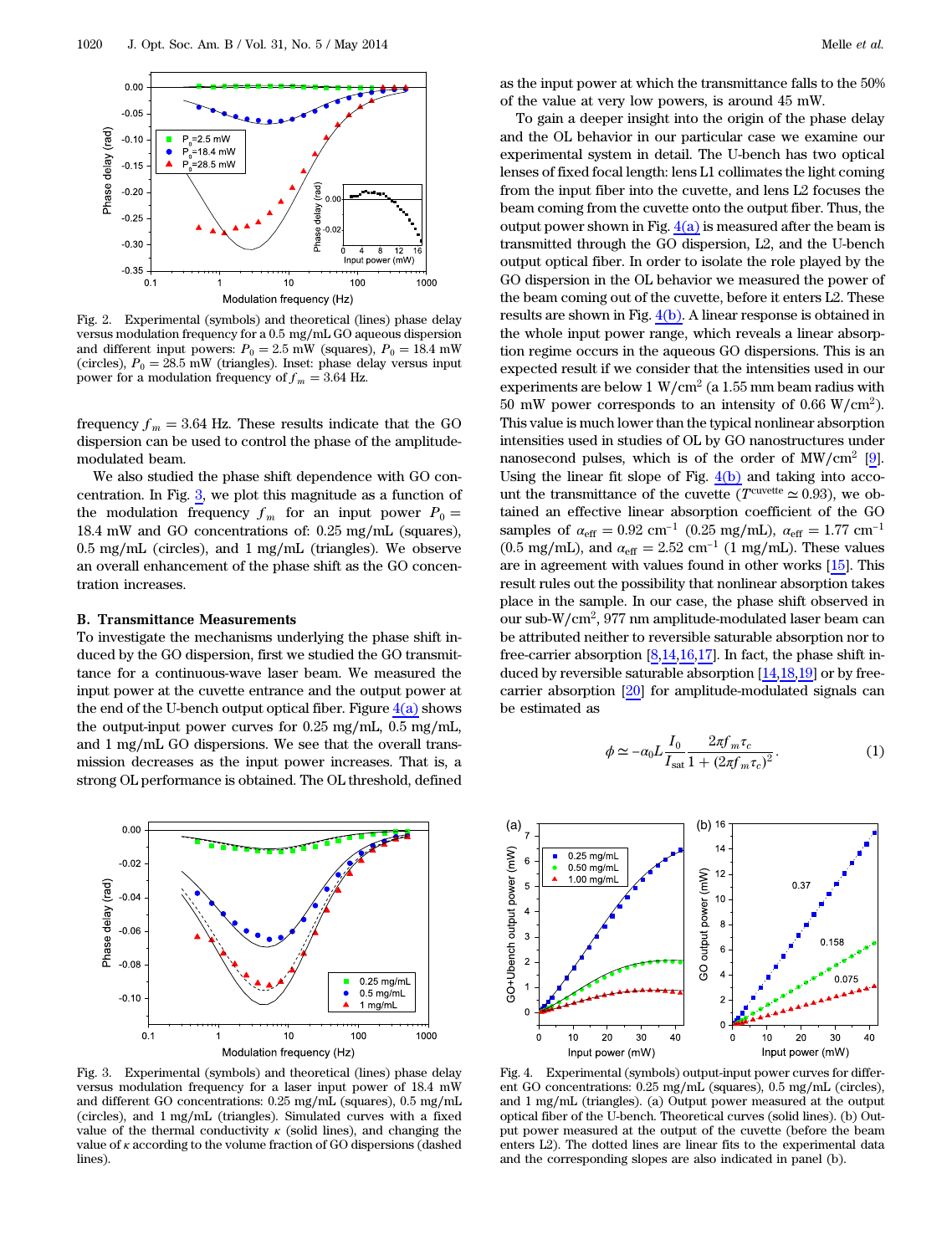Here,  $\alpha_0$  is the effective linear absorption coefficient, and L is the sample length. In our case, the optical density is around unity, i.e.,  $a_0 L \simeq 1$ . The laser intensity  $I_0$  is normalized to the saturation intensity  $I_{\text{sat}} = \hbar \omega_0 / (\tau_c \sigma_c)$ , where  $\hbar \omega_0$  is the photon energy ( $2 \times 10^{-19}$  J for 977 nm light beam), and  $\tau_c$  is the freecarrier relaxation time, which ranges from a few picoseconds for GO aqueous dispersions [\[6](#page-6-4)] to a hundred of picoseconds for GO thin films [[20\]](#page-7-7). The free-carrier absorption cross section $\sigma_c$  for GO thin films is in the range of  $10^{-13}$  to  $10^{-14}~{\rm cm^2}$ [[20\]](#page-7-7). Within our experimental conditions, the phase shifts we observed cannot be induced by reversible saturation absorption for two reasons. First, our laser beam intensity  $(<1 \text{ W/cm}^2$ ) is much lower than the saturation intensity  $(I<sub>sat</sub> \simeq 0.1 \text{ MW/cm}^2)$ , so that  $I_0/I<sub>sat</sub> \simeq 10^{-5}$ . Second, and more importantly, the free-carrier relaxation time is much shorter than the modulation period in our experiments, i.e.,  $f_m \ll 1/(2\pi\tau_c) \simeq$  GHz. With the typical modulation frequencies used in our experiments ( $f_m \approx 10$  Hz), the Lorentzian function in Eq. ([1](#page-2-3)) takes a very low value, i.e.,  $2\pi f_m \tau_c/$  $(1 + (2\pi f_m \tau_c)^2) \simeq \overline{6} \times 10^{-9}$ . Based on these results, we conclude that time delays due to saturable absorption would be only measurable for modulation frequencies in the gigahertz range.

## 4. EFFECT OF THE INDUCED THERMAL LENS

To explain the phase shifts observed in our system we focus our attention on the thermal lensing phenomenon. The thermal lens effect depends on the thermophysical properties of the sample [\[21](#page-7-8)], and it has been used in many different applications [\[22](#page-7-9)–[24\]](#page-7-10). When the aqueous GO dispersion is excited by the laser beam a temperature gradient between the center of the beam and the bulk is induced, which causes a transverse gradient of the refractive index. Therefore, a thermal lens is induced in the aqueous GO dispersion. This effect can be described by assuming that the index of refraction n varies with temperature according to

$$
n = n_0 - \frac{dn}{dT} \Delta T,\t\t(2)
$$

<span id="page-3-0"></span>where  $n_0$  is the refractive index at the initial temperature,  $dn/dT$  is the thermo-optic coefficient, and  $\Delta T$  is the temperature change induced in the sample by the laser beam.  $\Delta T$  is a function of time  $t$  and the transverse distance  $r$  in the plane perpendicular to the laser propagation direction (measured from the optical axis). It can be calculated using the heat equation [[25\]](#page-7-11)

$$
C\rho \frac{\partial \Delta T}{\partial t} = \frac{\Delta I}{L} + \kappa \nabla^2 \Delta T, \tag{3}
$$

where  $C_{\rho}$  is the heat capacity per unit volume (C is the heat capacity per unit mass and  $\rho$  is the medium density), and  $\kappa$  is the thermal conductivity. The source term  $\Delta I/L$  in Eq. [\(3\)](#page-3-0) stands for the energy absorbed in the sample per unit of time and volume. The laser intensity changes along the propagation direction and can be estimated to be given by  $\Delta I \propto I(1-e^{-\alpha L})$ , where  $I$  is the input beam intensity,  $\alpha$  is the linear absorption coefficient of the sample, and  $L$  is the cuvette length. For a Gaussian beam of radius  $w_0$  the source term in Eq. [\(3\)](#page-3-0) reduces to  $(2P/(\pi w_0^2))e^{-2r^2/w_0^2}(1-e^{-\alpha L})/L$ , where P is the input beam

<span id="page-3-2"></span>power. By solving Eq. [\(3](#page-3-0)) in the steady state and assuming the parabolic approximation (parabolic shape of  $\Delta T$  near the beam center) the laser-induced thermal lens has an inverse focal length (dioptric power) given by [\[26](#page-7-12)]

$$
f^{-1} = \frac{(dn/dT)P(1 - e^{-\alpha L})}{\kappa \pi w_0^2}.
$$
 (4)

This expression was first derived by Gordon et al. [\[26](#page-7-12)] and assumes a perfect thin lens [[26](#page-7-12)–[28](#page-7-13)]. Later on, the aberrant nature of the thermal lens was analyzed by Sheldon et al. using a diffraction integral approach [[29\]](#page-7-14). Bialkowski and Chartier obtained equivalent results with a simpler method based on the calculation of cumulative electric-field phase shifts produced by a series of Gaussian refractive-index perturbations [[30\]](#page-7-15). Recent works from Malacarne et al. developed a complete thermal lens model to characterize solid materials  $[31]$  $[31]$ . Figure  $5(a)$ shows the predicted thermal focal length for the 0.5 mg∕mL GO water dispersion as a function of the input power. We used the thermal conductivity and the thermo-optic coefficient of water [[32\]](#page-7-17), i.e.,  $\kappa = 0.6$  W/(mK) and  $dn/dT = -0.45 \times 10^{-4}$  K<sup>-1</sup>, a beam radius of  $w_0 = 1.55$  mm, the experimentally measured linear absorption coefficient  $\alpha = 1.77$  cm<sup>-1</sup> for the 0.5 mg/mL GO dispersion, and  $L = 1$  cm. The focal lengths found are close to a few meters. The temperature change in the dispersion  $\Delta T$ is of the order of 1 K. We can estimate the thermal nonlinear refractive index of the dispersion as  $n_2 = (dn/dT)$  $w_0^2(1 - e^{-\alpha L})/(2\kappa L) \simeq -3 \times 10^{-5} \text{ cm}^2/\text{W}.$ 

We theoretically studied the propagation of the beam through the optical system [see Fig.  $1(a)$ ]. We used the ray transfer matrices formalism to describe the propagation of a Gaussian beam through our system [[33\]](#page-7-18) (in the paraxial wave approximation). The cuvette was placed at the center of the U-bench being the free-space distance behind it around  $d = 25$  mm. We considered that a quasi-planar wavefront Gaussian beam with wavelength  $\lambda = 977$  nm, spot size  $w_0 \approx 1.55$  mm, and radius of curvature  $\simeq \infty$  impinges on the cuvette. This beam is partially absorbed in the sample, which produces a thermal lens whose focal length is  $f$  [see Eq. ([4](#page-3-2))]. This thermal lens modifies the curvature of the beam wavefront at the output of the cuvette. The new radius of curvature

<span id="page-3-1"></span>

Fig. 5. (a) Thermal focal length [from Eq. ([4\)](#page-3-2)] versus input power. (b) Spot size at the entrance plane of the single-mode fiber [from Eq. [\(5](#page-4-0))] versus input power. The dotted line indicates the radius of the fiber mode  $w_f$ . We used the following parameters:  $\kappa = 0.6$  W/(mK),  $dn/dT = -0.45 \times 10^{-4} \text{ K}^{-1}$ ,  $w_0 = 1.55 \text{ mm}$ ,  $\alpha = 1.77 \text{ cm}^{-1} (0.5 \text{ mg/mL})$ GO water dispersion),  $L = 1$  cm,  $d_L = 11$  mm, and  $\lambda = 977$  nm.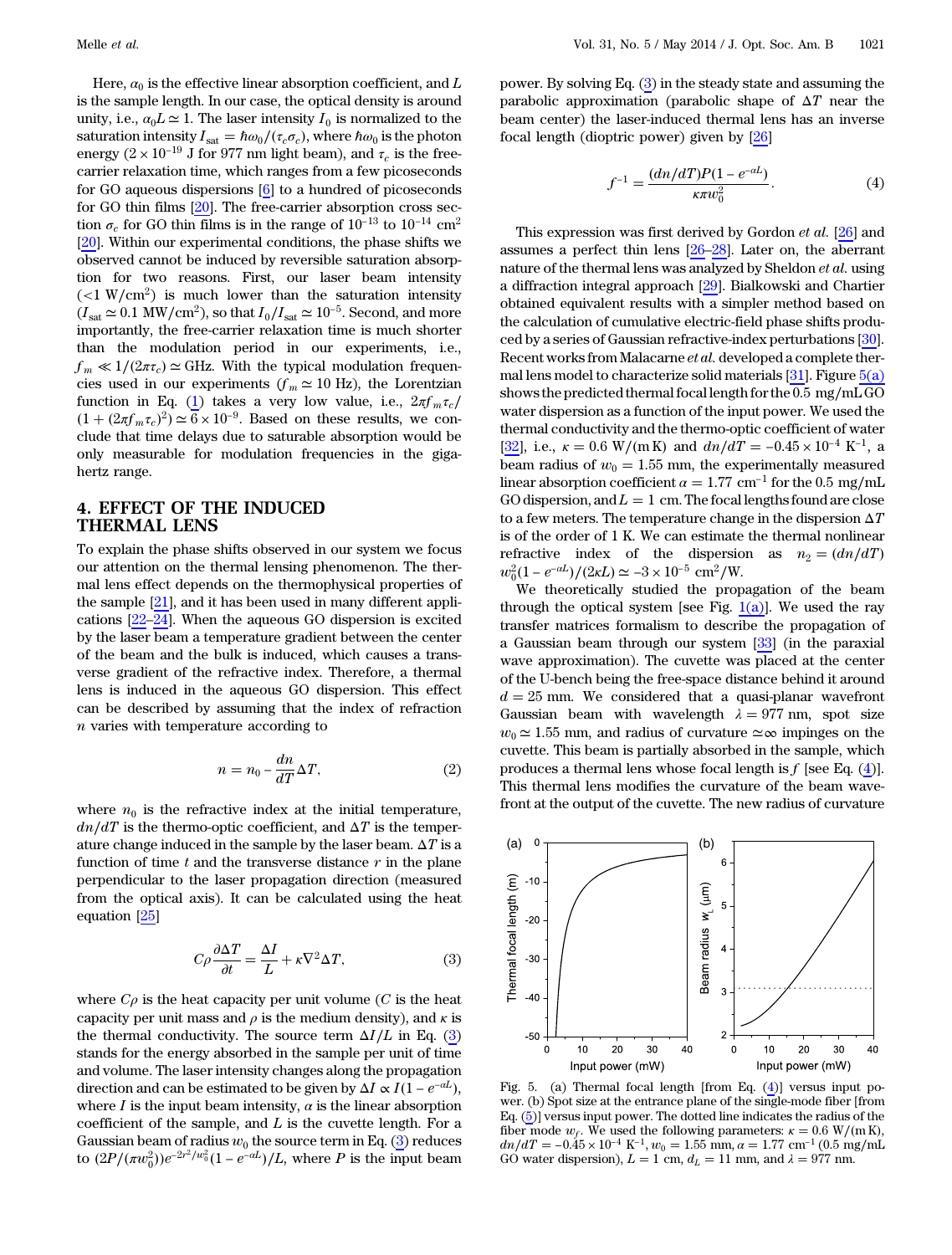is  $\simeq$  − f. At the entrance of the focusing lens L2 the beam is nearly the same as the one at the output of the cuvette since it only propagates a distance  $d \ll f$  in free space, i.e., the beam size is  $\simeq w_0(1 - d/f) \simeq w_0$  and the radius of curvature is  $\simeq -f$ . The coupling lens L2 focuses the beam into the output singlemode fiber. We considered a focal length of L2 of  $f_L = d_L = 11$  mm. This value was estimated by using the numerical aperture of the single-mode fiber  $(NA = 0.14)$ and the typical spot size  $w_0$ , i.e., NA  $\simeq w_0/d_L$ . At the entrance plane of the single-mode fiber the beam size is

<span id="page-4-0"></span>
$$
w_L = w_0 d_L \sqrt{\left(\frac{1}{f}\right)^2 + \left(\frac{\lambda}{\pi w_0^2}\right)^2}.
$$
 (5)

In the absence of thermal lensing, in Eq. ([5](#page-4-0)) we can neglect the first term of the r.h.s  $(1/f)$ , then the spot size at the entrance of output fiber is  $w_L \simeq d_L \lambda/(\pi w_0)$ , which is the focal length times the divergence of the beam  $\theta \simeq \lambda/(\pi w_0)$ . We plot in Fig.  $5(b)$  the beam radius at the entrance of the output fiber  $w<sub>L</sub>$  as a function of the input power by using the thermal focal length shown in Fig.  $5(a)$ . The spot size increases with input power. As this Gaussian beam is launched into the singlemode fiber, the variation of the spot size with power can lead to a decrease of the transmittance. Efficient launching requires that the light arriving to the fiber has a complex amplitude profile similar to that of the guided mode. Then, the coupling efficiency for matching the focused beam mode to the mode of the fiber should be taken into account [\[34](#page-7-19)]:

$$
T^{MM} = \left(\frac{2w_f w_L}{w_L^2 + w_f^2}\right)^2,\tag{6}
$$

where  $w_f$  is the radius for the fiber mode, and  $T^{MM}$  represents the losses due to mode mismatch. This expression measures the square of the correlation between the intensity distribution of the Gaussian beam at the fiber entrance and the one for the guided mode of the fiber. Then, the output power can be written as  $P^{out} = e^{-\alpha L} T^{c} W^{out} T^{0} P$ , where  $T^{0}$  accounts for the losses of the optical system. In Fig.  $4(a)$ , we plotted the simulated output-input power curves for the three GO dispersions in the experiments. We used the corresponding effective linear absorption coefficient  $\alpha_{\text{eff}}$  previously obtained for each GO concentration. We consider a radius for the fiber mode  $w_f = 3.1$  µm and  $T^0 = 0.5$ . The rest of the parameters are the same as in Fig. [5.](#page-3-1) The simulated curves (solid lines) agree with the experimental results (symbols). Therefore, the OL behavior found in our experiments can be attributed undoubtedly to a thermally induced nonlinear refraction.

#### A. Thermal Lens Focal Length Oscillation

<span id="page-4-1"></span>To theoretically analyze the phase shift of the amplitudemodulated beam we must take into account that the thermal lens formation takes a finite time to build up. The characteristic time  $\tau$  depends on the thermal properties of the medium and it is usually in the range between milliseconds and tenths of second. We resort again to the heat Eq. [\(3\)](#page-3-0):

$$
\frac{\partial \Delta T}{\partial t_d} = \frac{2P(1 - e^{-\alpha L})}{\pi \kappa L} e^{-2r_d^2} + \nabla^2 \Delta T,\tag{7}
$$

where  $t_d = t/\tau$  is a dimensionless time normalized to  $\tau =$  $C\rho w_0^2/\kappa$  and  $r_d = r/w_0$  is a dimensionless radius normalized to  $w_0$ . The modulation of the amplitude of the light beam will produce a time varying temperature spatial profile, which in turn will result in an oscillating behavior of the focal length of the sample. We consider that the beam power changes in time according to:  $P = P_0 + P_m \cos(\omega_m t_d)$ , where  $P_0$  is the average power,  $P_m$  is the modulation amplitude, and  $\omega_m = 2\pi f_m \tau$ is the normalized (dimensionless) modulation angular frequency. Let us assume that the temperature change  $\Delta T$ will be forced to oscillate at the same frequency  $\Delta T = \Delta T_0 + \Delta T_c \cos(\omega_m t_d) + \Delta T_s \sin(\omega_m t_d)$ . We are considering here that the temperature change oscillation may not be in phase with the oscillation of the beam power due to the finite time response of the thermal lens. The time evolution of  $\Delta T$  will produce an oscillation of the thermal lens dioptric power  $D = D_0 + D_c \cos(\omega_m t_d) + D_s \sin(\omega_m t_d)$ . The steady state value  $(\Delta T_0)$  and the amplitude of the temperature change oscillation ( $\Delta T_c$ ,  $\Delta T_s$ ) are easily obtained from the heat Eq.  $(7)$ :

<span id="page-4-2"></span>
$$
0 = \frac{2P_0(1 - e^{-aL})}{\pi \kappa L} e^{-2r_d^2} + \nabla^2 \Delta T_0,
$$
\n(8)

$$
-\omega_m \Delta T_c = \nabla^2 \Delta T_s,\tag{9}
$$

$$
\omega_m \Delta T_s = \frac{2P_m(1 - e^{-aL})}{\pi \kappa L} e^{-2r_a^2} + \nabla^2 \Delta T_c.
$$
 (10)

The first equation [Eq. [\(8\)](#page-4-2)] leads, in the parabolic approximation, to the well-known focal length given by Eq. [\(4\)](#page-3-2) [[26](#page-7-12)–[28](#page-7-13)]. Then, the average thermal lens dioptric power  $D_0$ is related to the average power  $P_0$ :

$$
D_0 = \frac{(dn/dT)P_0(1 - e^{-aL})}{\kappa \pi w_0^2}.
$$
 (11)

<span id="page-4-4"></span><span id="page-4-3"></span>To obtain the amplitude of the temperature change oscillation  $(\Delta T_c, \Delta T_s)$  we resort to Fourier space:

$$
-\omega_m \widehat{\Delta T}_c = -(2\pi q)^2 \widehat{\Delta T}_s,\tag{12}
$$

$$
\omega_m \widehat{\Delta T}_s = \frac{2P_m(1 - e^{-aL})}{\pi \kappa L} \frac{\pi}{2} e^{-\frac{1}{2}\pi^2 q^2} - (2\pi q)^2 \widehat{\Delta T}_c, \qquad (13)
$$

<span id="page-4-5"></span>where  $\widehat{\Delta T}_c$  and  $\widehat{\Delta T}_s$  are the Fourier transforms of  $\Delta T_c$  and  $\Delta T_s$ , respectively, and q is the wavenumber (normalized to  $1/w_0$ ). From Eqs. [\(12](#page-4-3)) and [\(13](#page-4-4)) we obtain the Fourier amplitude of the temperature change oscillation:

<span id="page-4-6"></span>
$$
\widehat{\Delta T}_c = \frac{(2\pi q)^2}{\omega_m^2 + (2\pi q)^4} \frac{2P_m(1 - e^{-\alpha L})}{\pi \kappa L} \frac{\pi}{2} e^{-\frac{1}{2}\pi^2 q^2},\tag{14}
$$

$$
\widehat{\Delta T}_s = \frac{\omega_m}{\omega_m^2 + (2\pi q)^4} \frac{2P_m(1 - e^{-\alpha L})}{\pi \kappa L} \frac{\pi}{2} e^{-\frac{1}{2}\pi^2 q^2}.
$$
 (15)

We numerically compute the inverse Fourier transform of Eqs.  $(14)$  $(14)$  and  $(15)$  $(15)$  by means of a Hankel transform: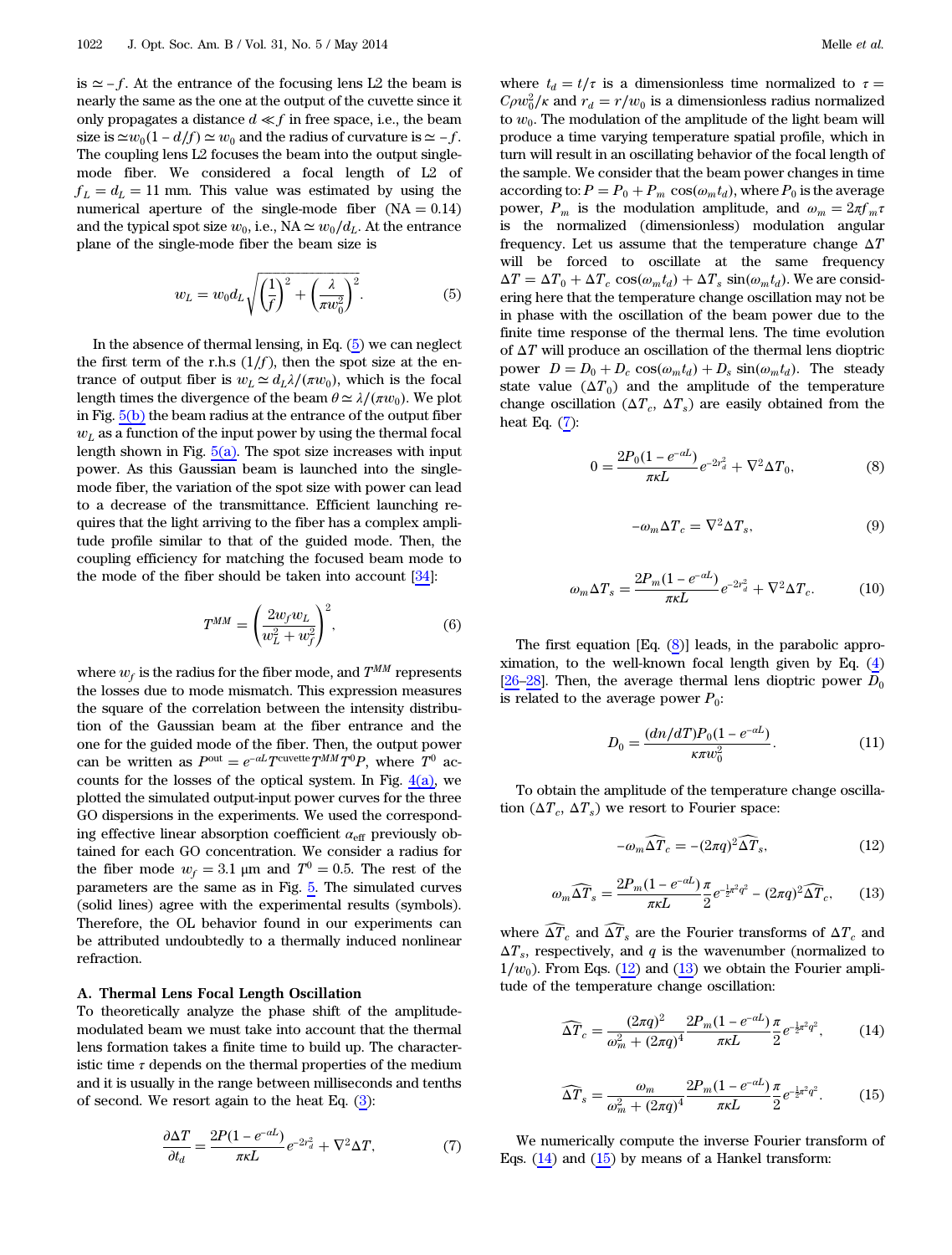$$
\Delta T_l = 2\pi \int_0^\infty dq \widehat{\Delta T}_l J_0(2\pi q r_d) q, \qquad (l = c, s), \qquad (16)
$$

where  $J_0$  is the Bessel function of first kind of zero-order. Then, we expand the obtained spatial profile  $\Delta T_c$  and  $\Delta T_s$ in the proximity of the beam center (from the center to half of the beam radius, i.e.,  $r_d \approx [0, 0.5]$  to a polynomial series of even powers of  $r_d$ . By assuming the parabolic approximation, we only keep the second-order term of the expansion to compute the amplitude of the thermal lens dioptric power oscillation:

$$
D_l = -\frac{2L(dn/dT)}{w_0^2} \frac{\Delta T_l}{r_d^2}, \qquad (l = c, s). \tag{17}
$$

The thermal lens focal length oscillation leads to an oscillation of the coupling efficiency as follows:  $T^{MM} = T^{MM}_{0} + T^{MM}_{c} \cos(\omega_m t_d) + T^{MM}_{s} \sin(\omega_m t_d)$ , where the average transmission is

$$
T_0^{MM} = \left(\frac{2w_f w_{L0}}{w_{L0}^2 + w_f^2}\right)^2, \tag{18}
$$

 $w_{L0}$  being the average beam size at the entrance plane of the output single-mode fiber,

$$
w_{L0} = w_0 d_L \sqrt{D_0^2 + \left(\frac{\lambda}{\pi w_0^2}\right)^2},
$$
\n(19)

and the amplitude of the transmittance oscillation is

$$
T_l^{MM} = \frac{4w_f^2 w_0^2 d_L^2 (w_f^2 - w_{LO}^2) 2D_0 D_l}{(w_{LO}^2 + w_f^2)^3}, \qquad (l = c, s). \tag{20}
$$

<span id="page-5-0"></span>The output amplitude-modulated beam can be written as  $P^{\text{out}} = P_0^{\text{out}} + P_m^{\text{out}} \cos(\omega_m t_d - \phi)$ , where  $\phi$  accounts for the phase shift experienced by the signal beam. After some simple algebraic calculations, we obtain the phase delay  $\phi$ :

$$
\phi = \frac{2D_0 D_s w_0^2 d_L^2 (w_f^2 - w_{L0}^2)}{w_{L0}^2 (w_{L0}^2 + w_f^2)} \frac{1}{\frac{P_m}{P_0} + \frac{2D_0 D_c w_0^2 d_L^2 (w_f^2 - w_{L0}^2)}{w_{L0}^2 (w_{L0}^2 + w_f^2)}}.
$$
(21)

Let us compare the theoretical phase shift given by Eq.  $(21)$  $(21)$ with the measured phase delay. First, we analyze the case of Fig. [2](#page-2-0), which presents the phase shift versus the modulation frequency for a 0.5 mg∕mL GO water dispersion and for different input powers  $P_0 = 2.5$  mW,  $P_0 = 18.4$  mW, and  $P_0 = 28.5$  mW. We used the same parameters as above:  $w_0 \simeq 1.55$  mm,  $\kappa = 0.6$  W/(mK),  $dn/dT = -0.45 \times 10^{-4}$  K<sup>-1</sup>,  $\alpha = 1.77$  cm<sup>-1</sup>,  $f_L = d_L = 11$  mm,  $w_f = 3.1$  µm. We varied the thermal lens formation time to fit the experimental curves, obtaining  $\tau = 0.2$  s. The simulated phase shift curves are plotted in Fig. [2](#page-2-0) (solid lines) and show a good agreement with the experimental findings. That is, positive or negative phase delays are achieved depending on the input power value. A transition between positive to negative delays takes place as the input power increases. However, at high input powers and low modulation frequencies the simulated curve deviates from the experimental data (see Fig. [2](#page-2-0)). In this regime, the

experimental output signal presents some distortion (see black curve in the upper inset in Fig. [6\)](#page-5-1). The shape of the output signal produces larger phase shifts than those found in the simulations. The nonlinear nature of the physical processes involved in our system could bring the generation of harmonic distortion. The spectrum of the experimental output signal shows a non-negligible amplitude for the second harmonic  $(A_{2nd})$  in comparison to the amplitude of the fundamental one  $(A_{1st})$  (not shown). In order to quantify the effect of the harmonic distortion we compute the distortion factor the narmonic distortion we compute the distortion factor<br>as  $A_{2nd}/\sqrt{A_{1st}^2+A_{2nd}^2}$ . The result is shown in Fig. <u>[6](#page-5-1)</u> (symbols). Effectively, at high input powers and low modulation frequencies, the harmonic distortion becomes relevant with values above 5%. This nonlinear distortion can be theoretically calculated by our model. In order to calculate the simulated output signal we retained second-order terms in the modulation amplitudes  $P_m$ ,  $D_c$ , and  $D_s$ . By computing the spectrum of the simulated output signals we obtain the distortion factor shown in Fig.  $6$  (solid lines), which agrees with the experimental one.

Now, we turn our attention to analyze the phase shift dependence with GO concentration. That is, we try to reproduce the experimental results of Fig. [3.](#page-2-1) We use the effective linear absorption coefficient from the slopes of Fig.  $4(b)$ :  $\alpha_{\text{eff}} =$ 0.92 cm<sup>-1</sup> (0.25 mg/mL),  $\alpha_{\text{eff}} = 1.77 \text{ cm}^{-1}$  (0.5 mg/mL), and  $\alpha_{\text{eff}} = 2.52 \text{ cm}^{-1}$  (1 mg/mL). The average input power is  $P_0 = 18.4$  mW. In Fig.  $\frac{3}{5}$  $\frac{3}{5}$  $\frac{3}{5}$  we plot the simulated phase shift curves (solid lines), which roughly agree with the experimental ones. Furthermore, we analyze the possible variation of the thermal conductivity with the concentration of GO. The volume fraction of the GO dispersions changes with concentration as:  $\phi_v = 0.0032$  (0.25 mg/mL),  $\phi_v = 0.0065$  (0.5 mg/mL), and  $\phi_v = 0.013$  (1 mg/mL). As a first approach to this question we used the Maxwell–Garnet effective medium theory to estimate an effective thermal conductivity  $[35]$  $[35]$   $\kappa_{\text{eff}} \simeq \kappa_{\text{water}}(1 + 2\phi_v)$ /  $(1 - \phi_v)$ . In this expression, we assumed that the thermal conductivity of the GO sheets is much larger than the thermal conductivity of water ( $\kappa_{\text{water}}$ ). Using  $\kappa_{\text{water}} = 0.59 \text{ W/(m K)}$  [\[32](#page-7-17)], we obtained the following effective thermal conductivities:

<span id="page-5-1"></span>

Fig. 6. Experimental (symbols) and theoretical (lines) distortion factor versus modulation frequency for a 0.5 mg∕mL GO water dispersion and different input powers:  $P_0 = 18.4$  mW (circles),  $P_0 =$ 28.5 mW (triangles). In the insets, time evolution of both the reference signal (red line) and the signal propagated through the GO dispersion and the U-bench (black line) for the modulation frequencies that are marked with the arrows.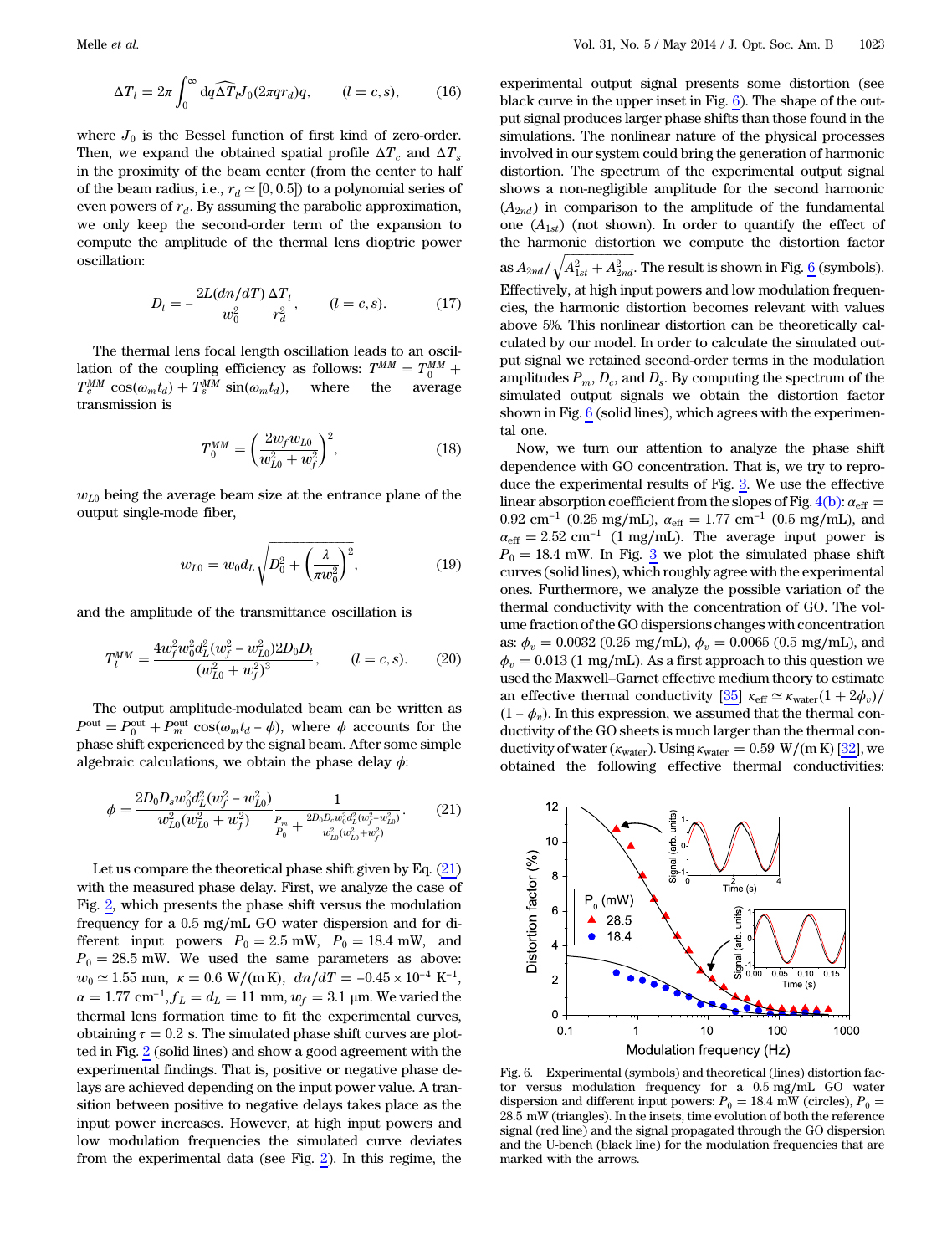$\kappa_{\rm eff} = 0.596 \text{ W/(m K)}$  (0.25 mg/mL),  $\kappa_{\rm eff} = 0.6 \text{ W/(m K)}$ (0.5 mg/mL), and  $\kappa_{\rm eff} = 0.613$  W/(mK) (1 mg/mL). As a result, the lowest (0.25 mg∕mL) and highest (1 mg∕mL) concentration samples have a slightly different thermal conductivity than the one used in our simulations (solid lines in Fig. [3](#page-2-1)). Taking into account this thermal conductivity dependence with concentration, we plot in Fig. [3](#page-2-1) (with dashed lines) the two new simulated phase shift curves, which present a closest agreement with the experimental results. In summary, the behavior of the phase shift in our system is well explained by the interplay between the thermal lens focal length oscillation induced in the water GO dispersion and the mode matching coupling in the single-mode fiber.

Finally, with the aim of obtaining an analytical expression for the phase shift that explicitly contains the modulation frequency dependence, we assume that the time evolution of the dioptric power  $D$  of the thermal lens follows an exponential decay:

$$
\frac{\partial D}{\partial t_d} = -D + D^{st},\tag{22}
$$

<span id="page-6-12"></span><span id="page-6-11"></span>where  $D^{st}$  is the stationary value of the dioptric power, which is equal to the inverse of the focal length of the thermal lens given by Eq. ([4](#page-3-2)). When we modulate the beam power  $[P = P_0 + P_m \cos(\omega_m t_d)],$  we can easily obtain the amplitude of the dioptric power oscillation:

$$
D_c = \frac{1}{1 + \omega_m^2} D_0 \frac{P_m}{P_0},\tag{23}
$$

$$
D_s = \frac{\omega_m}{1 + \omega_m^2} D_0 \frac{P_m}{P_0}.
$$
 (24)

<span id="page-6-13"></span>Using expressions  $(23)$  and  $(24)$  $(24)$  in the phase shift presented above [see Eq.  $(21)$  $(21)$ ], we obtain the analytical dependence of the phase shift with the modulation frequency  $\omega_m = 2\pi f_m \tau$ :

$$
\phi = \frac{2D_0^2 w_0^2 d_L^2 (w_f^2 - w_{L0}^2)}{w_{L0}^2 (w_{L0}^2 + w_f^2)} \frac{2\pi f_m \tau}{1 + \frac{2D_0^2 w_0^2 d_L^2 (w_f^2 - w_{L0}^2)}{w_{L0}^2 (w_{L0}^2 + w_f^2)} + (2\pi f_m \tau)^2}.
$$
 (25)

<span id="page-6-14"></span>This expression tells us that a positive or negative phase shift is obtained depending on whether the average beam size  $w_{L0}$  is smaller or greater than the fiber mode size  $w_f$ . It can be seen from Eq.  $(25)$  $(25)$  that the maximum phase shift is achieved at the modulation frequency  $f_m = f_{\text{max}}$ :

$$
f_{\text{max}} = \frac{1}{2\pi\tau} \sqrt{1 + \frac{2D_0^2 w_0^2 d_L^2 (w_f^2 - w_{L0}^2)}{w_{L0}^2 (w_{L0}^2 + w_f^2)}}.
$$
(26)

The value of this modulation frequency is roughly given by the characteristic thermal lens formation time  $f_{\text{max}} \simeq 1/(2\pi\tau)$ . For  $\tau$  in the tenths of seconds range, we obtain a few hertz frequency, in agreement with the experimental results (see Figs. [2](#page-2-0) and [3\)](#page-2-1). Furthermore, in agreement with the experi-ments (see Fig. [2](#page-2-0)), the optimum frequency  $[Eq. (26)]$  $[Eq. (26)]$  $[Eq. (26)]$  is power dependent, since it varies with the average dioptric power  $D_0$ , which in turn is proportional to  $P_0$ .

# 5. CONCLUSIONS

We analyzed the phase shift induced in an amplitudemodulated light beam when propagating through GO water dispersions in a fiber-to-fiber U-bench. We observed an increase of the phase shift with GO concentration. Positive phase shifts are achieved for low input powers whereas higher input powers lead to negative phase shifts. Transmittance measurements show that the system exhibits a strong optical limiting response. A simple theoretical model reveals that the phase shift arises from the thermal lens focal length oscillation induced in the GO dispersion and the mode matching coupling in the single-mode output fiber. We have shown that time delays due to GO saturable absorption or free-carrier absorption would be only measurable in our system for modulation frequencies in the gigahertz range.

Ultrawide broadband and strong light absorption properties of GO render it an excellent material for optical limiting applications. The findings of this work can be extended to other graphene families, and also in applications such as bio-sensing using infrared radiation [[36\]](#page-7-21).

#### ACKNOWLEDGMENTS

This work has been supported by projects FIS2010-22082 (Ministerio de Ciencia e Innovación, MICINN) and MAT2009-09335 (Ministerio de Economía y Competitividad, MINECO). H. J. S. thanks MINECO for a Ramón y Cajal Research Fellow.

#### <span id="page-6-0"></span>REFERENCES

- 1. D. R. Dreyer, S. Park, C. W. Bielawski, and R. S. Ruoff, "The chemistry of graphene oxide," Chem. Soc. Rev. <sup>39</sup>, 228–<sup>240</sup> (2009).
- <span id="page-6-1"></span>2. K. P. Loh, Q. Bao, G. Eda, and M. Chhowalla, "Graphene oxide as a chemically tunable platform for optical applications," Nat. Chem. <sup>2</sup>, 1015–1024 (2010).
- <span id="page-6-2"></span>3. M. Hirata, T. Gotou, S. Horiuchi, M. Fujiwara, and M. Ohba, "Thin-film particles of graphite oxide 1: high-yield synthesis and flexibility of the particles," Carbon <sup>42</sup>, 2929–2937 (2004).
- 4. J. I. Paredes, S. Villar-Rodil, A. Martínez-Alonso, and J. M. D. Tascón, "Graphene oxide dispersions in organic solvents," Langmuir <sup>24</sup>, 10560–10564 (2008).
- <span id="page-6-3"></span>5. S. Park and R. S. Ruoff, "Chemical methods for the production of graphenes," Nat. Nanotechnol. <sup>4</sup>, 217–224 (2009).
- <span id="page-6-4"></span>6. S. Kumar, M. Anija, N. Kamaraju, K. S. Vasu, K. S. Subrahmanyam, A. K. Sood, and C. N. R. Rao,"Femtosecond carrier dynamics and saturable absorption in graphene suspensions," Appl. Phys. Lett. 95, 191911 (2009).
- <span id="page-6-5"></span>7. Z. Liu, Y. Wang, X. Zhang, Y. Xu, Y. Chen, and J. Tian, "Optical properties of graphene oxide in nanosecond and picosecond regimes," Appl. Phys. Lett. <sup>94</sup>, 021902 (2009).
- <span id="page-6-6"></span>8. J. Wang, Y. Hernandez, M. Lotya, J. N. Coleman, and W. J. Blau, "Broadband nonlinear optical response of graphene dispersions," Adv. Mater. <sup>21</sup>, 2430–2435 (2009).
- <span id="page-6-8"></span>9. M. Feng, H. Zhan, and Y. Chen, "Nonlinear optical and optical limiting properties of graphene families," Appl. Phys. Lett. <sup>96</sup>, 033107 (2010).
- <span id="page-6-7"></span>10. N. Liaros, P. Aloukos, A. Kolokithas-Ntoukas, A. Bakandritsos, T. Szabo, R. Zboril, and S. Couris, "Nonlinear optical properties and broadband optical power limiting action of graphene oxide colloids," J. Phys. Chem. C <sup>117</sup>, 6842–6850 (2013).
- <span id="page-6-9"></span>11. Y. Xu, Z. Liu, X. Zhang, Y. Wang, J. Tian, Y. Huang, Y. Ma, X. Zhang, and Y. Chen, "A graphene hybrid material covalently functionalized with porphyrin: synthesis and optical limiting property," Adv. Mater. <sup>21</sup>, 1275–1279 (2009).
- <span id="page-6-10"></span>12. R. Wu, Y. Zhang, S. Yan, F. Bian, W. Wang, X. Bai, X. Lu, J. Zhao, and E. Wang, "Purely coherent nonlinear optical response in solution dispersions of graphene sheets," Nano Lett. <sup>11</sup>, 5159–<sup>5164</sup> (2011).